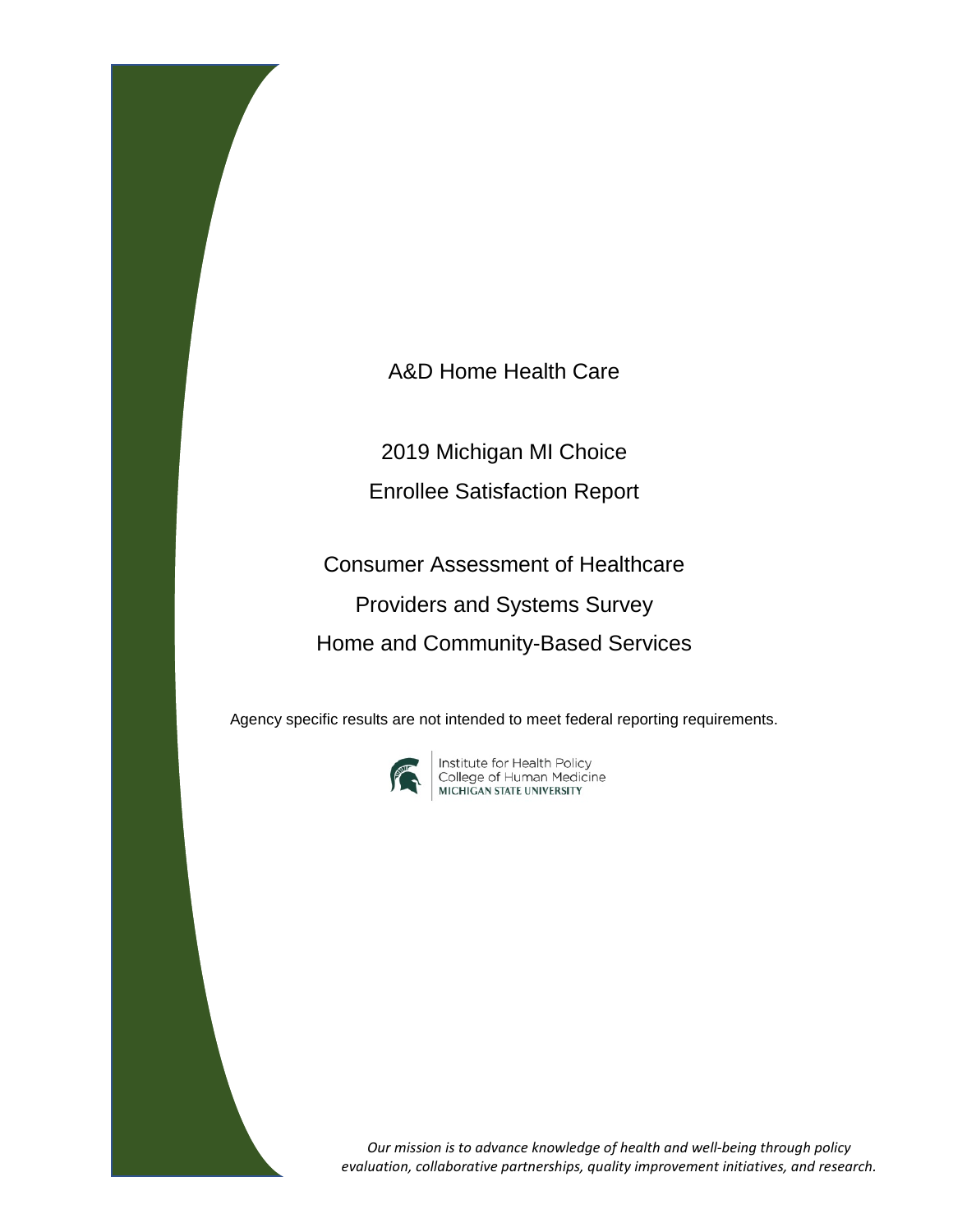

#### **Introduction**

The goal of the MI Choice Enrollee Satisfaction Survey is to provide performance feedback that is actionable and that will aid in improving patient-centered service delivery. The CAHPS Home and Community-Based Services Survey was selected because (1) it is the most widely used survey with benchmarking and standardized questions for assessing patient experiences in the United States, (2) the survey tool and technical guidance is publicly available from the Agency for Healthcare Research and Quality, (3) the survey has a strong track record of rigorous scientific development and testing to ensure reliability and validity, and (4) the survey is commonly used as the federal reporting standard to the Centers for Medicaid and Medicaid Services.

## Methodology

There were 8,729 enrollees who met the following criteria for the sampling frame: (1) enrolled in the MI Choice program for at least three months between February and April 2019; (2) had at least one claim during that time period; (3) 18 years of age or older; and (4) did not participate in the 2018 MI Choice Enrollee Satisfaction Survey. A random number methodology per agency was then applied resulting in 3,417 enrollees being including in the telephone sample frame. The sampling frame for the A&D Home Health Care was 150 with 27 completed surveys.

Prior to the survey administration, a pre-notification letter was sent informing enrollees to anticipate a telephone call. Enrollees were assured that the survey was being sponsored by the State of Michigan and answers kept confidential by Michigan State University.

MI Choice enrollees completed the telephone survey from May to September 2019. The survey was considered viable for inclusion if the respondent answered three cognitive screening questions with valid responses: (1) Does someone come into your home to help you? (2) How do they help you? and (3) What do you call them?

Survey results were standardized to a 100-point scale with mean scores calculated in accordance with the Technical Assistance Guide for Analyzing Data from the CAHPS Home and Community-Based Services Survey. Less than five percent of the respondents opted to use the alternative responses where options are presented as "mostly yes" or "mostly no" instead of a more cognitively challenging Likert-type scale. The alternative responses were also converted to the standardized scale.

Statewide and agency specific calculations are provided within this report. Please note that agency results are informational only and not intended for federal reporting. Official reporting of CAHPS results requires 100 valid surveys per unit of analysis completed by an approved vender. Cells under five were either suppressed or excluded from presentation because of the instability of reporting small numbers.

## **Demographics**

A&D Home Health Care respondents were more likely to be younger, male, and white when compared to the statewide demographic profile (55.6% vs. 40.3%, 51.9% vs. 33.1%, 81.5% vs. 71.0%; respectively) as shown in Table 1.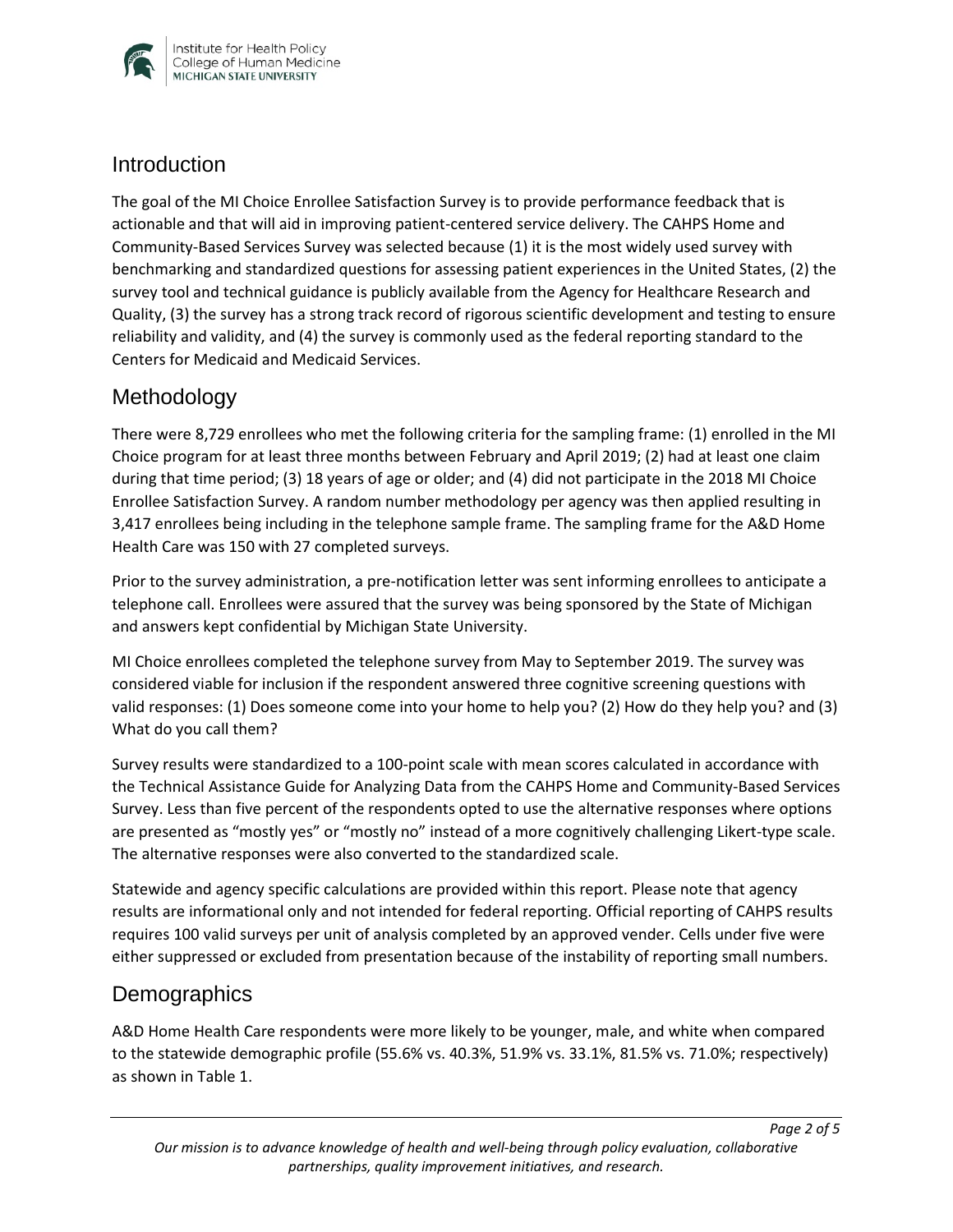

| Delliographics         |                      |              |     |                |              |  |  |  |
|------------------------|----------------------|--------------|-----|----------------|--------------|--|--|--|
|                        | <b>Response</b>      | <b>State</b> |     | <b>A&amp;D</b> |              |  |  |  |
| <b>Demographics</b>    |                      | %            | #   | %              | #            |  |  |  |
| Age                    | 18-64 years old      | 40.3         | 242 | 55.6           | 15           |  |  |  |
|                        | 65+ years old        | 59.7         | 359 | 44.4           | 12           |  |  |  |
| Gender                 | Female               | 66.9         | 402 | 48.1           | 13           |  |  |  |
|                        | Male                 | 33.1         | 199 | 51.9           | 14           |  |  |  |
| <b>Education Level</b> | High School or Less  | 56.6         | 328 | 51.9           | 14           |  |  |  |
|                        | Some College or More | 43.4         | 252 | 48.1           | 13           |  |  |  |
| Race                   | White                | 71.0         | 427 | 81.5           | 22           |  |  |  |
|                        | <b>Black</b>         | 18.8         | 113 | S              | 3            |  |  |  |
|                        | Hispanic             | 3.0          | 18  |                | 0            |  |  |  |
|                        | Other                | 5.2          | 31  | S              | $\mathbf{1}$ |  |  |  |
|                        | Unknown              | 2.0          | 12  | S              | $\mathbf{1}$ |  |  |  |
| <b>Mental Health</b>   | Scale from 1-100     | 59.5         | 595 | 57.8           | 27           |  |  |  |
| <b>Overall Health</b>  | Scale from 1-100     | 47.9         | 587 | 48.9           | 27           |  |  |  |

# **Table 1 Demographics**

*'s' indicated suppressed due to cell size less than 5.* 

#### **Results**

The CAHPS survey asks 46 questions which can be grouped into 11 domains of objective and actionable information for quality improvement. These domains address issues such as unmet need, physical safety, helpfulness of the case manager, the quality of the patient-caregiver relationship, and the respondent's feelings of self-determination. CAHPS domain results are presented in Table 2.

A&D Home Health Care scored within five-percentage points of the statewide average across all CAHPS domains.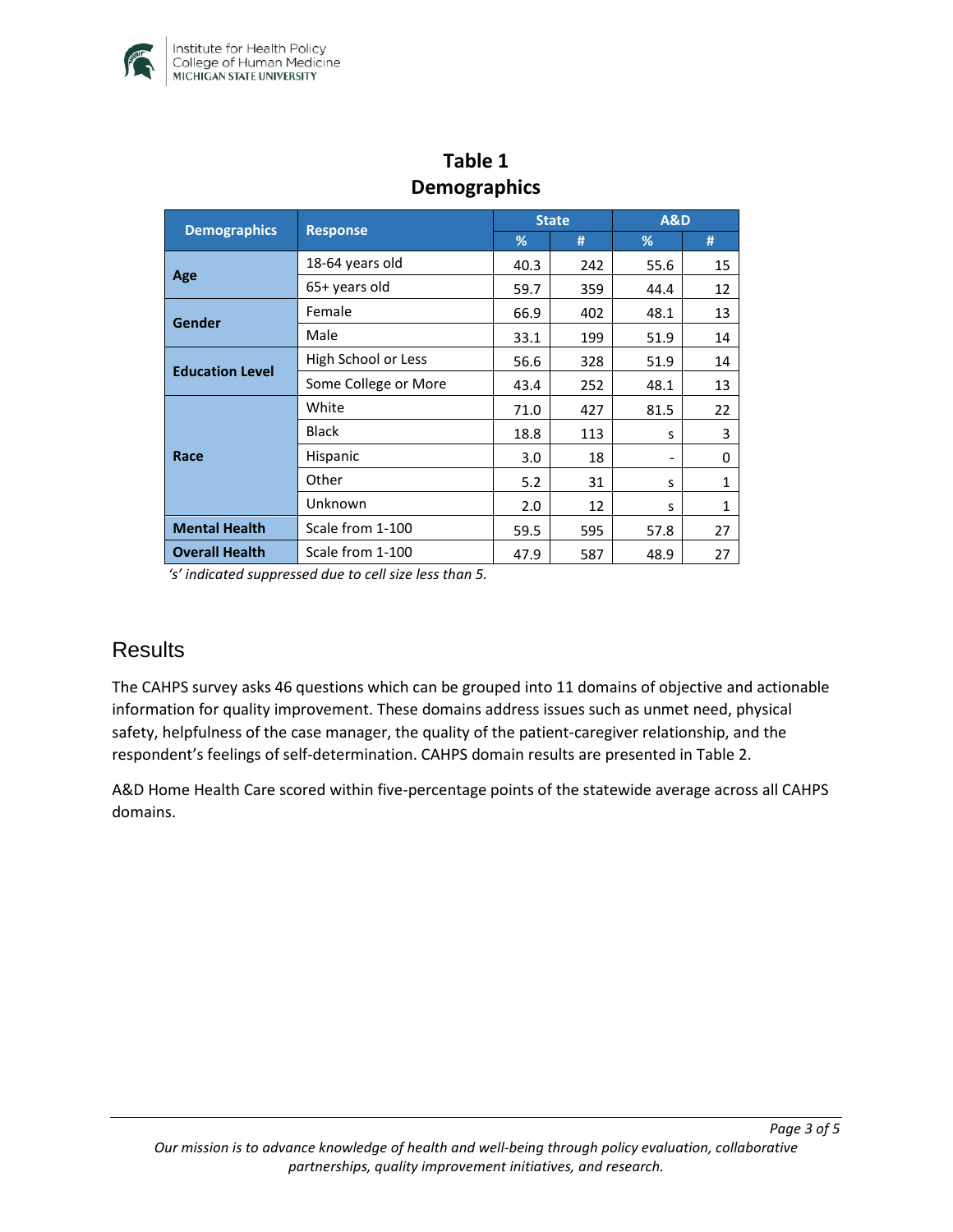

| <b>Category</b>                                                     | <b>Question</b>                                                                    |                                | <b>A&amp;D</b><br><b>Percent</b><br>$n=27$ |
|---------------------------------------------------------------------|------------------------------------------------------------------------------------|--------------------------------|--------------------------------------------|
| <b>Global Ratings</b><br><b>Measures</b>                            | <b>Category Score</b>                                                              | 92.0                           | 93.5                                       |
|                                                                     | Global Rating of Personal Assistance and Behavioral Health Staff                   | 92.9                           | 91.0                                       |
|                                                                     | <b>Global Rating of Case Manager</b>                                               | 91.4                           | 96.0                                       |
| <b>Recommendation</b><br><b>Measures</b>                            | <b>Category Score</b>                                                              | 93.3                           | 93.5                                       |
|                                                                     | Recommendation of Personal Assistance and Behavioral Health Staff                  | 94.3                           | 90.0                                       |
|                                                                     | Recommendation of Case Manager                                                     | 92.9                           | 97.0                                       |
| <b>Staff are reliable</b><br>and helpful                            | <b>Category Score</b>                                                              | 92.4                           | 91.6                                       |
|                                                                     | Staff come to work on time                                                         | 93.3                           | 94.4                                       |
|                                                                     | Staff work as long as they are supposed to                                         | 95.4                           | 94.7                                       |
|                                                                     | Someone tells you if staff cannot come                                             | 85.8                           | 86.8                                       |
|                                                                     | Staff make sure you have enough privacy for dressed, shower, bathing               | 93.3                           | 90.4                                       |
|                                                                     | <b>Category Score</b>                                                              | 94.9                           | 93.9                                       |
|                                                                     | Staff treat you with courtesy and respect                                          | 97.0                           | 95.0                                       |
| <b>Staff listen and</b><br>communicate<br>well                      | Staff explanations are easy to understand                                          | 92.9                           | 86.8                                       |
|                                                                     | Staff treat you the way you want them to                                           | 95.3                           | 93.4                                       |
|                                                                     | Staff explain things in a way that is easy to understand                           | 94.8                           | 92.1                                       |
|                                                                     | Staff know what kind of help you need with everyday activities                     | 96.6                           | 96.1                                       |
|                                                                     | <b>Category Score</b>                                                              | 94.5                           | 97.2                                       |
| <b>Case Manager is</b><br><b>Helpful</b>                            | Able to contact this case manager when needed                                      | 97.8                           | 100                                        |
|                                                                     | Case manager helped when asked for help with getting or fixing<br>equipment        | 94.2                           | 100                                        |
|                                                                     | Case manager helped when asked for help with getting other changes<br>to services  | 91.4                           | 91.7                                       |
| <b>Choosing the</b><br><b>Services that</b><br><b>Matter to You</b> | <b>Category Score</b>                                                              | 90.9                           | 91.6                                       |
|                                                                     | Person-centered service plan included all of the things that are<br>important      | 86.5                           | 87.0                                       |
|                                                                     | Staff knows what's on the service plan, including the things that are<br>important | 95.4                           | 96.3                                       |
| <b>Transportation to</b><br><b>Medical</b><br><b>Appointments</b>   | <b>Category Score</b>                                                              | 91.5                           | 95.4                                       |
|                                                                     | Have a way to get to your medical appointments                                     | 91.4                           | 94.6                                       |
|                                                                     | Able to get in and out of this ride easily                                         | 94.7                           | 100                                        |
|                                                                     | Ride arrives on time to pick you up                                                | 88.3                           | 91.7                                       |
| <b>Category</b>                                                     | <b>Question</b>                                                                    | <b>State</b><br><b>Percent</b> | <b>Agency</b><br><b>Percent</b>            |

# **Table 2 2019 MI Choice Enrollee Satisfaction Survey**

*Our mission is to advance knowledge of health and well-being through policy evaluation, collaborative partnerships, quality improvement initiatives, and research.*